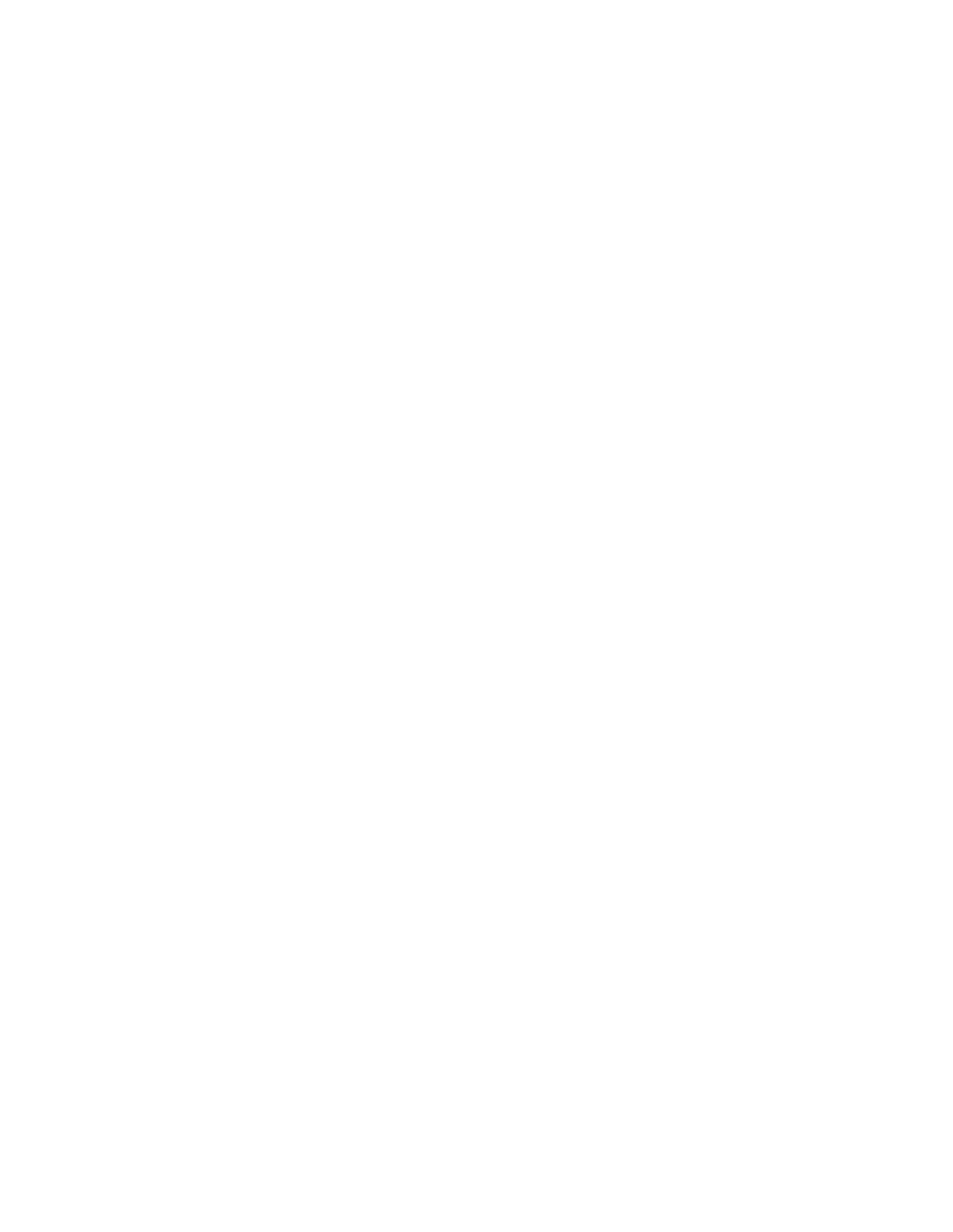# Dynamic smoothness parameter for fast gradient methods

Antonio Frangioni Dipartimento di Informatica, Universit`a di Pisa frangio@di.unipi.it

Bernard Gendron Centre Interuniversitaire de Recherche sur les R´eseaux d'Entreprise, la Logistique et le Transport (CIRRELT) and Department of Computer Science and Operations Research Université de Montréal Bernard.Gendron@cirrelt.ca

> Enrico Gorgone Indian Institute of Management Bangalore (IIMB) enrico.gorgone@iimb.ernet.in

> > March 6, 2017

#### Abstract

We present and computationally evaluate a variant of the fast gradient method by Nesterov that is capable of exploiting information, even if approximate, about the optimal value of the problem. This information is available in some applications, among which the computation of bounds for hard integer programs. We show that dynamically changing the smoothness parameter of the algorithm using this information results in a better convergence profile of the algorithm in practice.

Keywords: Fast gradient method, Lagrangian relaxation

# 1 Introduction

One of the crucial components of solution algorithms for mixed integer linear programs (MILP) is the computation of tight bounds upon the optimal value of the problem. Although the solution of the continuous relaxation (CR) of the MILP, usually strengthened by valid inequalities, is often the method of choice, forming a Lagrangian relaxation (LR) and (approximately) solving the corresponding Lagrangian dual (LD) can be preferable in some cases. This is true in particular when the LR decomposes into several smaller subproblems (e.g., [\[8,](#page-11-0) [9\]](#page-11-1) and the references therein). The LD is typically a non-smooth problem, and it is usually solved by algorithms of two different families: subgradient methods (SM) [\[6,](#page-11-2) [9,](#page-11-1) [14\]](#page-11-3) and bundle methods (BM) [\[7,](#page-11-4) [8,](#page-11-0) [10\]](#page-11-5). The former are easier to implement and their iteration cost is dominated by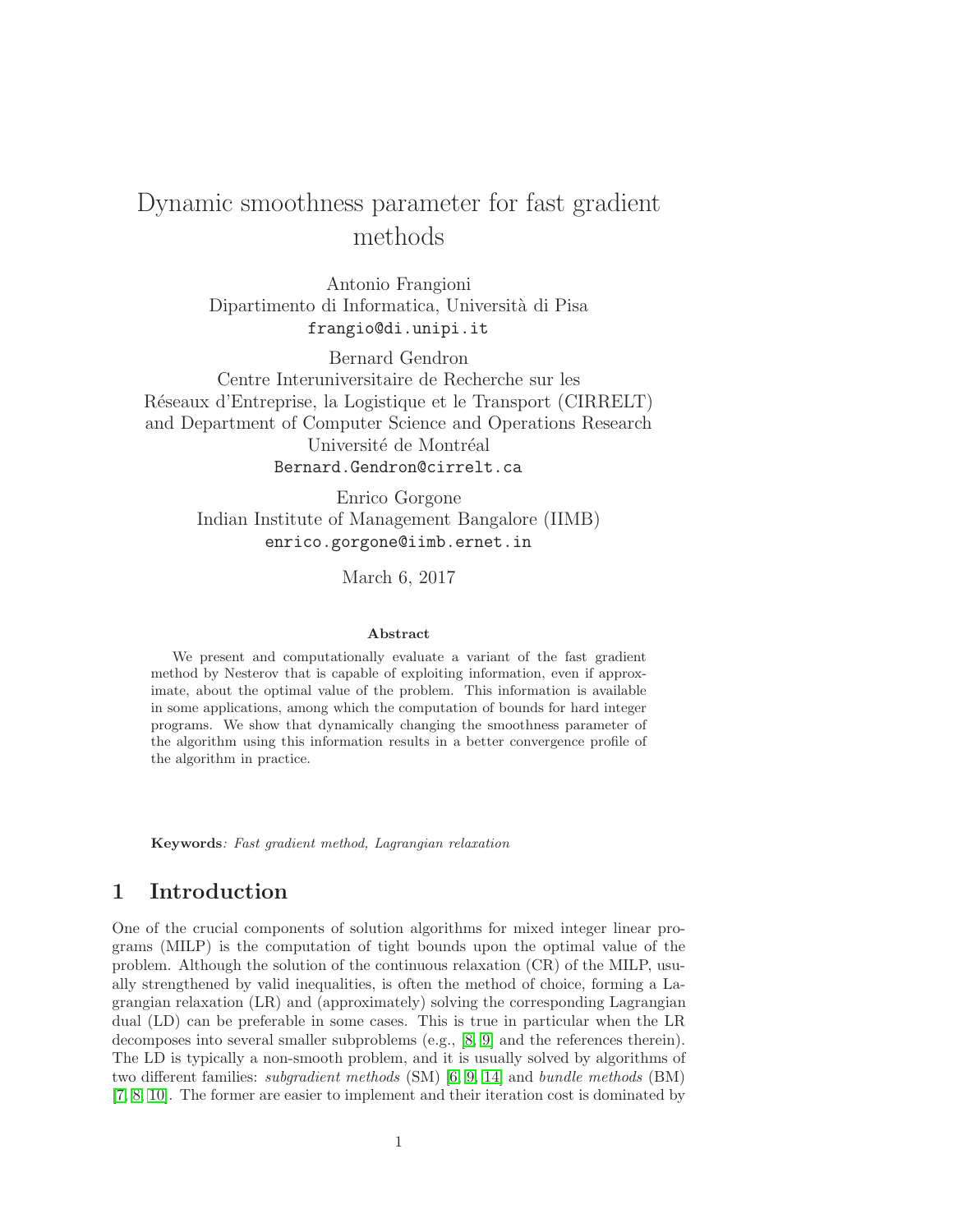the function computation, whereas the latter are more complex and require the solution of a (potentially, costly) subproblem at each iteration; however, they have better convergence in practice. The right trade-off depends on many factors, among which the required (relative or absolute) accuracy; the numerical experiments of [\[9\]](#page-11-1) show that SM can be competitive, in a prototypical application, provided that a substantial amount of tuning is performed to choose the many algorithmic parameters. Among SM, the primal-dual variants (PDSM) [\[12\]](#page-11-6) are particularly attractive because they have much fewer parameters to tune. However, their practical performance might be worse than that of other variants. The analysis in [\[9\]](#page-11-1) seems to indicate that one of the factors at play is that most SM, but not PDSM, can incorporate external information about the optimal value of the problem (in particular, for the selection of the stepsize). Hence, exploiting this information might be useful computationally.

This work provides an initial step towards that goal by analyzing a different, but related, family of non-smooth optimization algorithms, that of fast gradient methods (FG) [\[1,](#page-10-0) [2,](#page-10-1) [3,](#page-10-2) [11,](#page-11-7) [13\]](#page-11-8), that have efficiency estimates of the order  $O(1/\epsilon)$ —with  $\epsilon$  the required absolute accuracy—whereas the complexity of any black-box non-smooth method is at best  $O(1/\epsilon^2)$ . The downside is that FG require an explicit modification of the oracle, which might negatively impact the total running time. In the standard version, FG do not exploit any knowledge on the optimal value. However they have one crucial smoothness parameter that is naturally related with the current distance (on the value axis) from the optimum. We propose a simple scheme, in two variants, for dynamically managing the smoothness parameter to exploit (approximate) information on the optimal value, showing that this leads to a significant improvement of the convergence profile of the approach. We test the variant on two different LD of a hard MILP. The approach could be useful in several other applications particularly suited to FG, such as imaging [\[1,](#page-10-0) [4\]](#page-10-3).

#### 2 The method

We study approaches for the numerical solution of the problem

<span id="page-3-0"></span>
$$
f_* = \min\left\{ f(\lambda) = \hat{f}(\lambda) + \max\{ \langle B\lambda, z \rangle - \phi(z) : z \in Z \} : \lambda \in \Lambda \right\}
$$
 (1)

where  $\Lambda \subseteq \mathbb{R}^n$  is closed and convex, and  $f : \mathbb{R}^n \to \mathbb{R}$  is a proper convex nondifferentiable function due to the inner maximization (being  $\phi$  continuous and convex on the bounded closed convex set Z and B a linear operator), while  $\hat{f} \in C^{1,1}$ . The idea of FG methods is to make [\(1\)](#page-3-0) smooth by defining

<span id="page-3-1"></span>
$$
f_{\mu}(\lambda) = \hat{f}(\lambda) + \max\{ \langle B\lambda, z \rangle - \phi(z) - \mu r_2(z) : z \in Z \},
$$
 (2)

which is a smooth lower approximation of f if the prox-function  $r_2(z) \geq 0$  is continuous and strongly convex on Z. The *smoothness parameter*  $\mu > 0$  connects the minima of f and  $f_{\mu}$ , so appropriately managing  $\mu$  one can apply a fast gradient approach to  $f_{\mu}$  and obtain an approximate solution to [\(1\)](#page-3-0). This approach has been successfully applied in machine learning, data mining, inverse problems, and imaging [\[1,](#page-10-0) [4\]](#page-10-3), and has inspired further research [\[2,](#page-10-1) [3,](#page-10-2) [11\]](#page-11-7). The FG is based on two *prox-functions*, that for simplicity we take as  $r_1(\lambda) = \|\lambda - \bar{\lambda}\|^2/2$  and  $r_2(z) = \|z - \bar{z}\|^2/2$ ,  $\bar{\lambda}$  and  $\bar{u}$  being the centres. Since Z is bounded,  $\max\{r_2(z) : z \in Z\} \leq R_2 < \infty$ ; therefore,  $f_{\mu}(\lambda) \leq f(\lambda) \leq f_{\mu}(\lambda) + \mu R_2$ , which implies that any method minimizing  $f_{\mu}$  over  $\Lambda$ leads to an approximate solution of [\(1\)](#page-3-0) if  $\mu \searrow 0$ . Given the (unique) optimal solution  $z^*_{\mu}(\lambda)$  of [\(2\)](#page-3-1),  $\nabla f_{\mu}(\lambda_k) = \nabla \hat{f}(\lambda_k) + z^*_{\mu}(\lambda_k)B$ ; it can be seen [\[13,](#page-11-8) Theorem 1] that  $\nabla f_{\mu}$ is Lipschitz continuous with constant  $L_{\mu} = M + ||B||^2/\mu$ , where M is the Lipschitz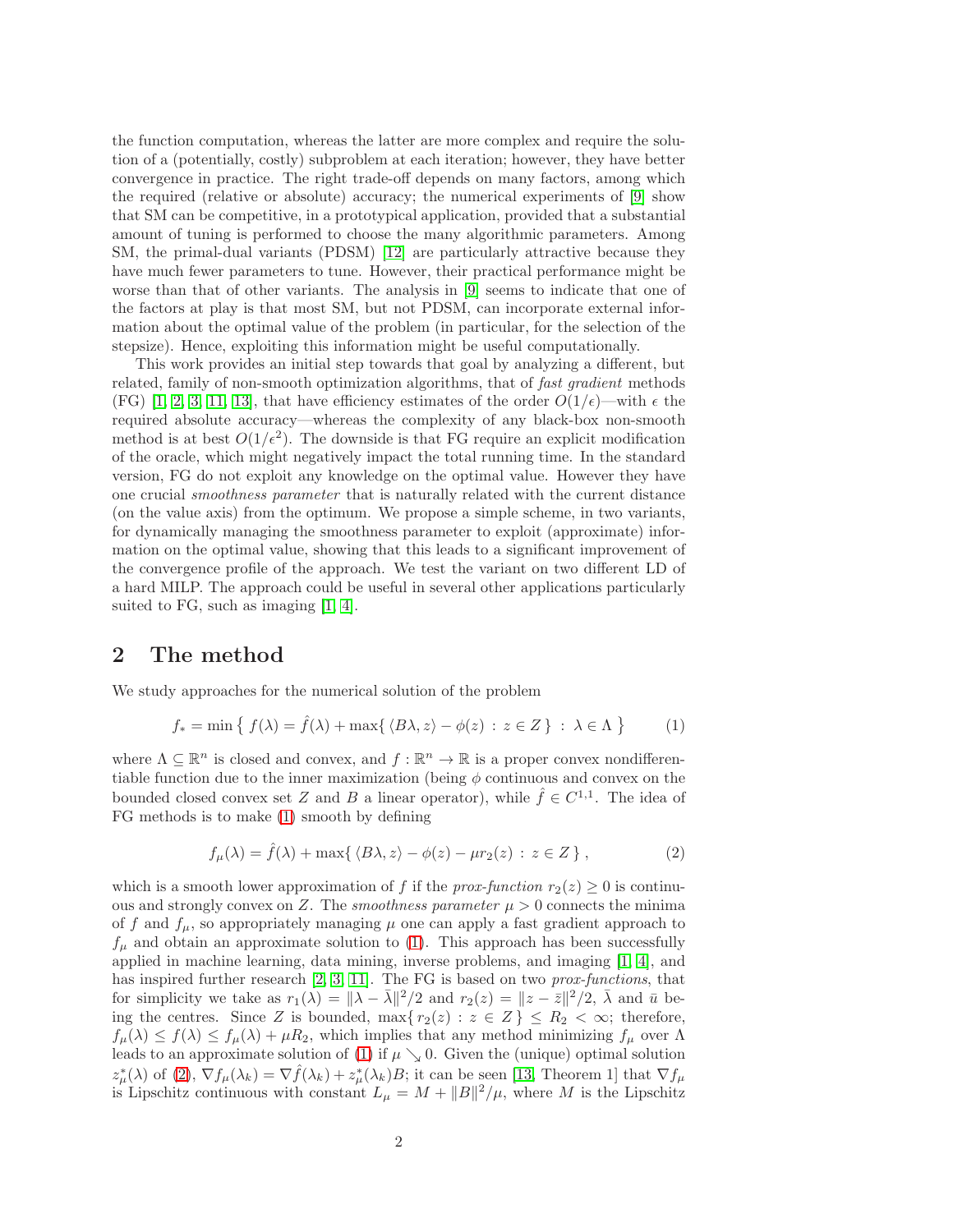constant of  $\nabla \hat{f}$ . For any  $\mu$ , the FG approach to minimizing  $f_{\mu}$  is based on arbitrarily selecting a sequence of weights  $v_k$  such that  $v_0 \in (0,1]$  and  $v_k^2 \leq \Delta_k = \sum_{i=0}^k v_i$  for  $k \geq 1$ , and solving the two problems

$$
\pi_k = \arg\min\left\{ \langle \nabla f_\mu(\lambda_k), \lambda - \lambda_k \rangle + L_\mu \|\lambda - \lambda_k\|^2 / 2 : \lambda \in \Lambda \right\} \tag{3}
$$

<span id="page-4-1"></span><span id="page-4-0"></span>
$$
\zeta_k = \arg\min \left\{ L_\mu r_1(\lambda) + \sum_{i=0}^k \nu_i \left[ f_\mu(\lambda_i) + \langle \nabla f_\mu(\lambda_i), \lambda - \lambda_i \rangle \right] : \lambda \in \Lambda \right\} \tag{4}
$$

Then, with  $\iota_{k+1} = v_{k+1}/\Delta_{k+1}$ , the next iterate is computed as  $\lambda_{k+1} = \iota_{k+1}\zeta_k + (1 - \iota_k)\zeta_k$  $\iota_{k+1}$ ) $\pi_k$  (with  $\lambda_0 = \lambda$ ). We now reproduce the convergence analysis of [\[13\]](#page-11-8) replacing the requirement that  $\Lambda$  be bounded, which does not hold in our application, with  $f_* = f(\lambda^*) > -\infty$ , so that  $R_1 = r_1(\lambda^*) < \infty$ . As in the original development we take  $v_k = (k+1)/2$ , so that  $\Delta_k = (k+1)(k+2)/4$ . The findamental result is that if  $M = 0$ , then for any  $\epsilon > 0$  by setting  $\mu = \epsilon/(2R_2)$  the inequality  $f(\pi_k) - f_* \leq \epsilon$ is satisfied in at most  $k + 1 = 4||B||\sqrt{R_1R_2}/\epsilon$  iterations. Indeed, by [\[13,](#page-11-8) Theorem 2], for any  $k \geq 0$  we have

$$
\Delta_k f_\mu(\pi_k) \le \min \left\{ L_\mu r_1(\lambda) + \sum_{i=0}^k \nu_i [f_\mu(\lambda_i) + \langle \nabla f_\mu(\lambda_i), \lambda - \lambda_i \rangle] : \lambda \in \Lambda \right\} ,
$$

and from both convexity and  $\Delta_k = \sum_{i=0}^k v_i$  it follows that

$$
\Delta_k f_\mu(\pi_k) \le \min \left\{ L_\mu r_1(\lambda) + \sum_{i=0}^k \nu_i f_\mu(\lambda) \, : \, \lambda \in \Lambda \right\} \le L_\mu R_1 + \Delta_k f_\mu(\lambda^*) \; .
$$

Using  $L_{\mu} = M + ||B||^2/\mu$  we get  $\Delta_k f_{\mu}(\pi_k) \leq (M + ||B||^2/\mu)R_1 + \Delta_k f_{\mu}(\lambda^*),$  and therefore  $f_{\mu}(\pi_k) - f_{\mu}(\lambda^*) \leq (1/\Delta_k) (M + ||B||^2/\mu) R_1$ . The fact that  $f_{\mu} \leq f$  implies that  $f_{\mu}(\lambda^*) \leq f_*$ . In addition,  $f(\lambda) \leq f_{\mu}(\lambda) + \mu R_2$  holds for any  $\lambda$  and, hence, in particular for  $\pi_k$ , yielding

$$
f(\pi_k) - f_* \leq (1/\Delta_k) (M + ||B||^2 / \mu) R_1 + \mu R_2.
$$

One can then use  $\Delta_k = (k+1)(k+2)/4$  and find the value of  $\mu$  minimizing the right-hand side above; this gives  $\mu = \frac{2||B||\sqrt{R_1/R_2}}{k+1}$ , whence

$$
0 \le f(\pi_k) - f_* \le 4\left(MR_1/(k+1) + ||B||\sqrt{R_1R_2}\right)/(k+1) \le \epsilon
$$

from which the desired result immediately follows.

The minimization problems  $(3)$ – $(4)$  actually reduce to closed-form formulæ when either  $\Lambda = \mathbb{R}^n$  or  $\Lambda = \mathbb{R}^n_+$ . Indeed, in the first case  $\pi_k = \bar{\pi}_k = \lambda_k - \nabla f_\mu(\lambda_k)/L_\mu$  and  $\zeta_k = \bar{\zeta}_k = \bar{\lambda} - \sum_{i=0}^{k-1} v_i \nabla f_\mu(\lambda_i) / L_\mu$ , while in the second case  $\pi_k = \max\{0, \bar{\pi}_k\}$  and  $\zeta_k = \max\{0, \overline{\zeta_k}\}.$  Furthermore, the simple recursive formula  $d_k = \iota_k \nabla f_\mu(\lambda_k) + (1 - \overline{\zeta_k})^2$  $\iota_k d_{k-1} = (1/\Delta_k) \sum_{i=0}^k v_i \nabla f_\mu(\lambda_i)$ , whose correctness is easily verified by induction, can be used to avoid keeping all the gradients to compute  $\zeta_k$ , thereby making each iteration inexpensive.

The analysis therefore suggests to keep  $\mu$  fixed to a value directly proportional to the desired *absolute* error  $\epsilon$ . Because typically one wants to specify *relative* tolerances  $\epsilon_r$  instead, the practical implementation must be akin to

<span id="page-4-2"></span>
$$
\mu = \epsilon_r |f_{ref}| / (2R_2) \tag{5}
$$

where  $f_{ref}$  is some reference value providing an estimate of  $f_*$ . In some applications a lower bound  $f_{lb} \leq f_*$  is available that can be used as  $f_{ref}$ . However, knowledge of  $f_{lb}$  could be put to even better use. Indeed,  $\mu$  is proportional to  $\epsilon$ , and the algorithm basically performs steps of  $1/L_{\mu} = \mu/||B||^2$  (if  $M = 0$ ) along the direction  $d_k$ , as recalled above. Therefore, a small value of  $\mu$ , necessary to attain a high accuracy,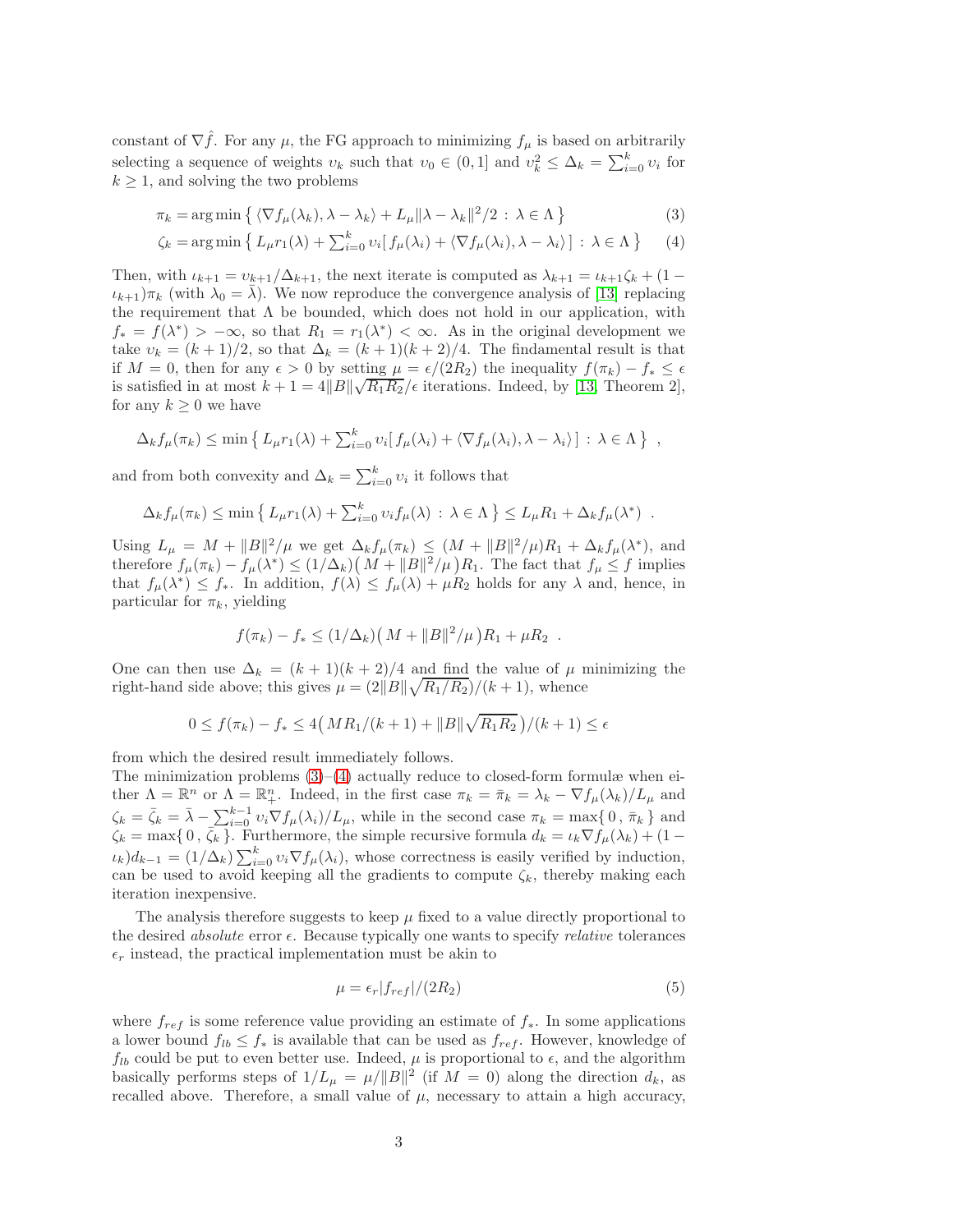leads to small steps when one if "far" from  $f_*$ . It would therefore be intuitively attractive to have larger values of  $\mu$  early on and reduce it as the algorithm proceeds. Availability of  $f_{lb}$  suggests the rule

<span id="page-5-0"></span>
$$
\mu_k = \max\{f_k^{best} - f_{lb}, \, \epsilon_r |f_{lb}| \}/(2R_2) \,,\tag{6}
$$

where  $f_k^{best} = \min\{f(\lambda_i) : i \leq k\}$ . We show below that [\(6\)](#page-5-0) actually improves the convergence rate of the algorithm when  $f_{lb}$  is accurate, and can be modified to handle the case when it is not.

# 3 Application to Multicommodity Network Design

The fixed-charge multicommodity capacitated network design problem (FC-MCND) is a general network design problem with many applications (see [\[5,](#page-10-4) [8,](#page-11-0) [9\]](#page-11-1) and the references therein). Efficiently computing tight lower bounds on its optimal value is crucial for solution approaches, and Lagrangian techniques have been shown to be competitive. In [\[9\]](#page-11-1), gradient-like approaches have been thoroughly analysed, showing how the availability of lower bounds on the optimal value improves the efficiency of solution approaches that can make use of this information. We aim at verifying if an analogous phenomenon occurs for FG, that can also be applied to FC-MCND as briefly described here. The data of FC-MCND is a directed graph  $G = (N, A)$ , where  $F_i$  and  $B_i$  respectively denote the set of outbound and inbound arcs of node  $i \in N$ , and a set of commodities K. Each  $k \in K$  has a deficit vector  $b^k = [b_i^k]_{i \in N}$  that denotes the net amount of flow asked at each node. Each arc  $(a_+, a_-) = a \in A$  can only be used if the corresponding fixed cost  $f_a > 0$  is paid, in which case the mutual capacity  $u_a > 0$  bounds the total amount of flow on a, while *individual capacities*  $u_a^k$ bound the flow of commodity k. The *routing cost*  $c_a^k$  has to be paid for each unit of commodity  $k$  moving through  $a$ . A formulation is

$$
\min \sum_{k \in K} \sum_{a \in A} c_a^k x_a^k + \sum_{a \in A} f_a y_a \tag{7}
$$
\n
$$
\sum_{a^k} c_a^k \sum_{k} c_b^k = b^k \tag{8}
$$

$$
\sum_{a \in F_i} x_a^k - \sum_{a \in B_i} x_a^k = b_i^k \qquad i \in N, \ k \in K \qquad (8)
$$
  

$$
\sum_{k \in K} x_a^k \le u_a y_a \qquad a \in A \qquad (9)
$$

$$
\sum_{k \in K} x_a^k \le u_a y_a \qquad a \in A \tag{9}
$$
\n
$$
a \in A \tag{9}
$$

$$
x_a^k \le u_a^k y_a \qquad a \in A, \ k \in K \qquad (10)
$$
  

$$
0 \le x_a^k \le u_a^k \qquad a \in A, \ k \in K \qquad (11)
$$

<span id="page-5-6"></span><span id="page-5-5"></span><span id="page-5-4"></span><span id="page-5-3"></span><span id="page-5-2"></span><span id="page-5-1"></span>
$$
\leq x_a^k \leq u_a^k \qquad \qquad a \in A \, , \, k \in K \tag{11}
$$

$$
y_a \in \{0, 1\} \qquad a \in A \tag{12}
$$

Two classical approaches for deriving lower bounds on its optimal value are the *flow* relaxation (FR) and the knapsack relaxation (KR). In the former one relaxes con-straints [\(9\)](#page-5-1)–[\(10\)](#page-5-2) with multipliers  $\lambda = [\alpha, \beta] = [\alpha_a, \beta_a^k]_{a \in A, k \in K} \ge 0$ . This yields the objective function

$$
\min \sum_{k \in K} \sum_{a \in A} (c_a^k + \alpha_{ij} + \beta_a^k) x_a^k + \sum_{a \in A} (f_a - \alpha_a u_a - \sum_{k \in K} u_a^k \beta_a^k) y_a
$$

whose minimization subject to the remaining  $(8)$ ,  $(11)$ – $(12)$  reduce to  $|K|$  singlecommodity linear minimum cost network (MCF) problems plus |A| trivial singlevariable integer problems. Applying FG means adding to [\(7\)](#page-5-6) the term

<span id="page-5-9"></span><span id="page-5-8"></span><span id="page-5-7"></span>
$$
\mu \sum_{a \in A} \left[ (y_a - \bar{y}_a)^2 + \sum_{k \in K} (x_a^k - \bar{x}_a^k)^2 \right] / 2 \tag{13}
$$

with arbitrary  $\bar{x}$  and  $\bar{y}$ , yielding  $f_{\mu}(\lambda) = f^0 + \sum_{k \in K} f_{\mu}^k(\lambda) + \sum_{a \in A} f_{\mu}^a(\lambda)$  with

$$
f^{0} = -\sum_{a \in A} \mu [(\bar{y}_{a})^{2} + \sum_{k \in K} (\bar{x}_{a}^{k})^{2}]/2
$$
  

$$
f_{\mu}^{k}(\lambda) = -\min \{ \sum_{a \in A} [\bar{c}_{a}^{k} x_{a}^{k} + \mu (x_{a}^{k})^{2}/2] : (8), (11) \}
$$
 (14)

$$
f_{\mu}^{a}(\lambda) = -\min\left\{\bar{f}_{a}y_{a} + \mu y_{a}^{2}/2 : (12)\right\}
$$
 (15)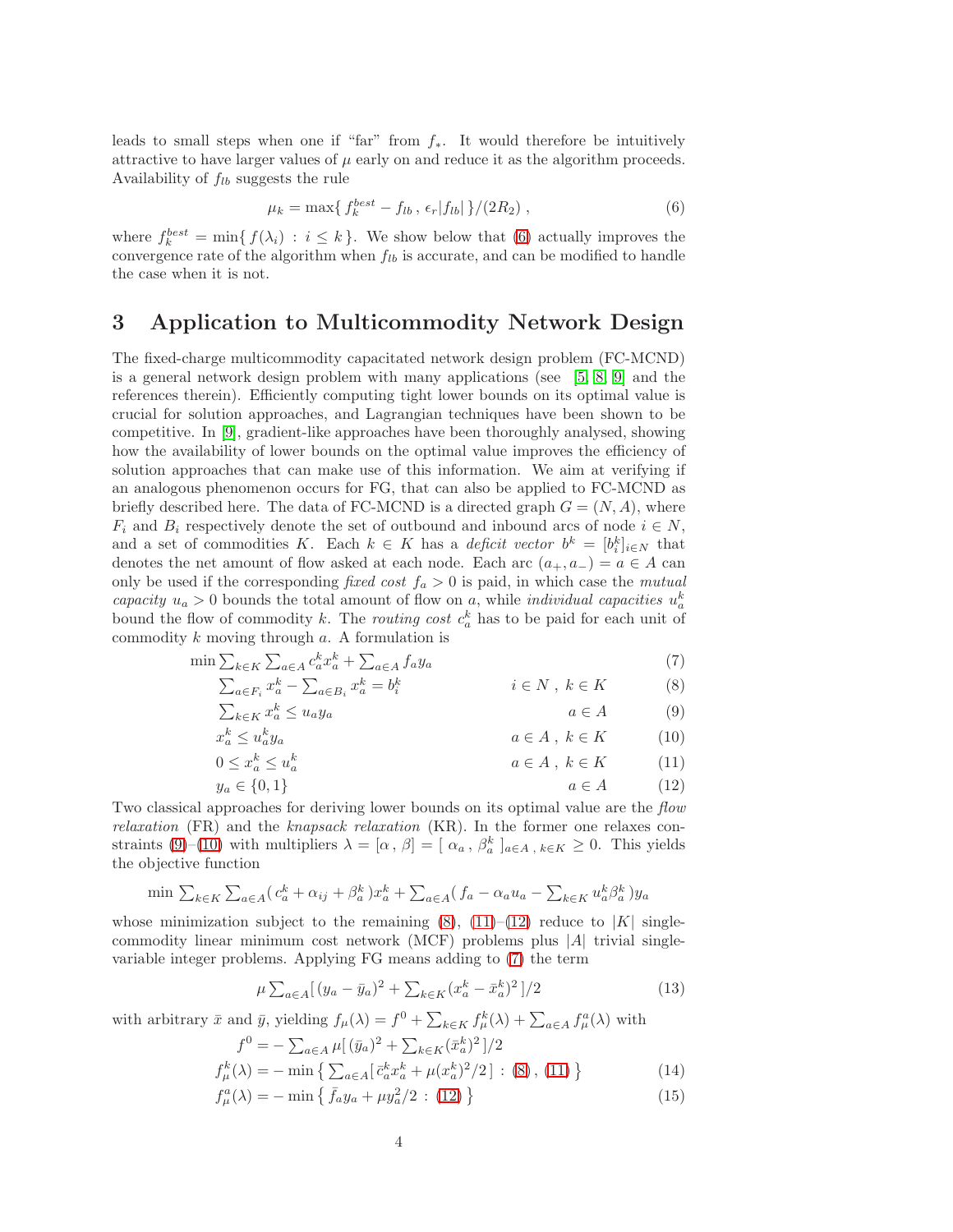where  $\bar{c}_a^k = c_a^k + \alpha_a + \beta_a^k - \mu \bar{x}_a^k$  and  $\bar{f}_a = f_a - \alpha_a u_a - \sum_{k \in K} u_a^k \beta_a^k - \mu \bar{y}_a$ ; [\(14\)](#page-5-7) is now a (convex, separable) quadratic MCF problem, which is still efficiently solvable, albeit less so in practice than the linear version. In order to apply FG the  $R_2$  constant has to be computed by maximizing  $(13)$  over  $(8)$ ,  $(11)–(12)$  $(11)–(12)$ , which is a hard problem. Yet it decomposes in  $|K| + |A|$  independent subproblems, the latter being single-variable ones. To deal with the remaining part we consider the linear upper approximation of  $(x_a^k - \bar{x}_a^k)^2$  given by the gradient computed at  $x_a = u_a^k/2$ , i.e.,  $R_2 \leq (\sum_{k \in K} R_2^k +$  $\sum_{a \in A} \max\{\bar{y}_a^2, (1 - \bar{y}_a)^2\})/2$  with

$$
R_2^k = \sum_{a \in A} (\bar{x}_a^k)^2 + \max \left\{ \sum_{a \in A} (u_a^k/2 - \bar{x}_a^k) x_a^k : (8), (11) \right\}.
$$

In the KR, one rather dualizes the flow conservation constraints [\(8\)](#page-5-3) with multipliers  $\lambda = [\lambda_i^k]_{i \in N, k \in K}$ ; this yields the objective function

$$
\min \sum_{a \in A} \left[ \sum_{k \in K} (c_a^k + \lambda_{a_+}^k - \lambda_{a_-}^k) x_a^k + f_a y_a \right] + \sum_{i \in N} \sum_{k \in K} \lambda_i^k b_i^k
$$

whose minimization subject to  $(9)$ – $(12)$  reduce to |A| independent continuous knapsack problems (KP). Applying FG corresponds again to adding [\(13\)](#page-5-8), leading to  $f_{\mu}(\lambda) = f^0 + \sum_{a \in A} f_{\mu}^a(\lambda)$  with

<span id="page-6-0"></span>
$$
f^{0} = -\sum_{i \in N} \sum_{k \in K} \lambda_{i}^{k} b_{i}^{k} - \mu \sum_{a \in A} (\bar{y}_{a}^{2} + \sum_{k \in K} (\bar{x}_{a}^{k})^{2}) / 2
$$
  
\n
$$
f_{\mu}^{a}(\lambda) = -\min \{ (g^{a}(\lambda) + f_{a} - \mu \bar{y}_{a}) y_{a} : (12) \}
$$
  
\n
$$
g^{a}(\lambda) = \min \{ \sum_{k \in K} [\bar{c}_{a}^{k} x_{a}^{k} + \mu (x_{a}^{k})^{2} / 2] : \sum_{k \in K} x_{a}^{k} \le u_{a} , (11) \}
$$
 (16)

being  $\bar{c}_a^k = c_a^k + \lambda_{a_+}^k - \lambda_{a_-}^k - \mu \bar{x}_a^k$ . Now the crucial part is the *quadratic* KP [\(16\)](#page-6-0), which is still easy to solve. Again, estimating the constant  $R_2$ , i.e., maximising the convex [\(13\)](#page-5-8) over the feasible region, is not so. However, we can use the same trick by rather maximising a linear upper approximation, i.e., solving the continuous KP

$$
\bar{g}^{a}(\lambda) = \max \left\{ \sum_{k \in K} (u_{a}^{k}/2 - \bar{x}_{a}^{k}) : \sum_{k \in K} x_{a}^{k} \le u_{a}, (11) \right\}
$$

and using  $\bar{g}^a(\lambda)$  similarly to  $g^a(\lambda)$  to provide an upper estimate to  $R_2$ .

#### 4 Numerical experiments

The FG method has been developed in  $C_{++}$ , compiled with GNU  $g_{++}$  4.4.5 (with -O3 optimization option) and ran on an Opteron 6174 processor (2.2 GHz) with 32 GB of RAM, under a i686 GNU/Linux operating system. The solvers for quadratic MCF [\(14\)](#page-5-7) and KP [\(16\)](#page-6-0) are available thanks to the MCFClass and CQKnPClass projects, respectively, available at

> http://www.di.unipi.it/optimize/Software/MCF.html http://www.di.unipi.it/optimize/Software/CQKnP.html

The numerical experiments have been performed on 80 randomly generated instances already used in several papers [\[8,](#page-11-0) [9\]](#page-11-1), and available at

```
http://www.di.unipi.it/optimize/Data/MMCF.html#Canad .
```
The purpose of the testing is to compare the static rule [\(5\)](#page-4-2) proposed in [\[13\]](#page-11-8) with the dynamic rule [\(6\)](#page-5-0) making use of  $f_{lb}$ . To compare different algorithms we report convergence charts plotting the obtained relative gap,  $\frac{f_k^{best} - f_*}{|f_k|}$ , against both iteration and time. As in [\[9\]](#page-11-1), the time charts for different instances become almost indistinguishable when the horizontal axis represents the normalized time, i.e., the running time divided by the product  $|A| \cdot |K|$ . This is illustrated in the right part of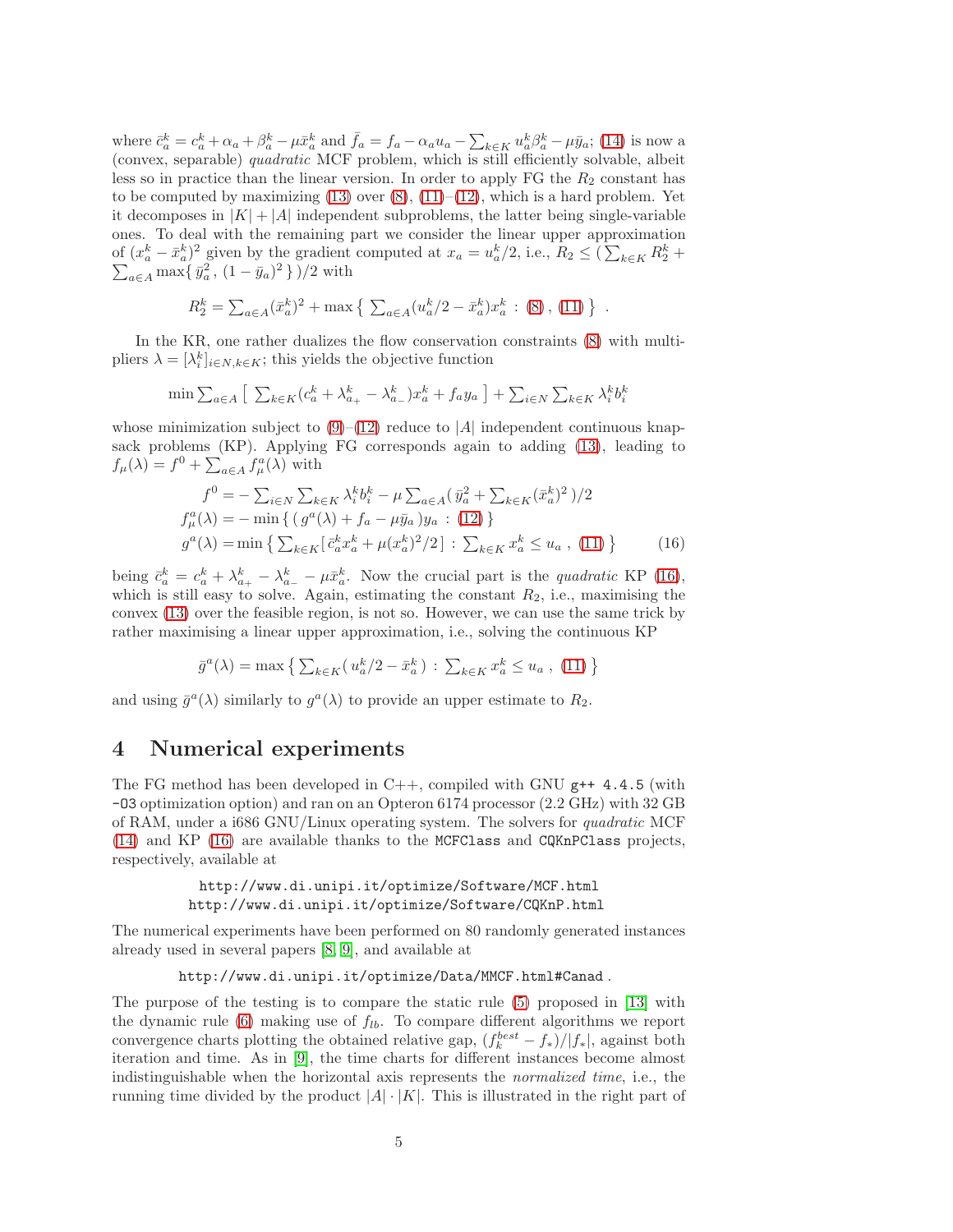Figure [1](#page-7-0) (in the left one, the horizontal axis represents iterations) where convergence charts are separately reported, averaged on small instances ( $|A| \leq 300$ ), medium ones (300 < |A|  $\leq$  600) and large ones (|A|  $>$  600): the individual lines are barely distinguishable among them and with the total average. The normalized time plots are a bit more apart from each other, which is reasonable because [\(14\)](#page-5-7) and [\(16\)](#page-6-0) are "complex" subproblems that cannot be expected to scale linearly with size, but still the difference is not large. As this consistently happens in all cases, in the following, we only report the global average.



<span id="page-7-0"></span>Figure 1: Partly disaggregated results for dynamic  $\mu$  with  $f_{lb} = f_*$ 

We start by discussing the KR. In Figure [2](#page-7-1) and [3](#page-8-0) we report the (average) convergence plots for the static rule [\(5\)](#page-4-2) and the dynamic rule [\(6\)](#page-5-0) when the lower bound is "accurate", i.e.,  $f_{lb} = f_*$  and, respectively,  $\epsilon_r = 1e^{-4}$  and  $\epsilon_r = 1e^{-6}$ . As before, on the left side we plot the gap against the number of iterations, and on the right side against normalised time. To better put the results in perspective we also report results for two highly tuned version of the subgradient algorithm applied to the standard (non-smoothed) Lagrangian dual, using volume deflection and, respectively, FumeroTV (SVF) and  $colorTV$  (SVC) stepsize rules, with the best algorithmic parameters found in [\[9\]](#page-11-1). Because we know a (tight) bound on the optimal value, we can stop all variants as soon as an accurate enough solution has been found, i.e.,  $f_k^{best} - f_* \leq \epsilon_r |f_*|.$ 



<span id="page-7-1"></span>Figure 2: Results for the KR with  $f_{lb} = f_*$  and  $\epsilon_r = 1e^{-4}$ 

The figures clearly show that the dynamic rule [\(6\)](#page-5-0) significantly outperforms the static one [\(5\)](#page-4-2). In particular, the convergence plots show a first "flat" leg where progress is slow; comparing Figure [2](#page-7-1) and Figure [3](#page-8-0) (purposely plotted in identical horizontal scale) shows that the flat leg for [\(5\)](#page-4-2) with  $\epsilon_r = 1e^{-6}$  is much longer than with  $\epsilon_r = 1e^{-4}$ . This is somewhat unsettling, in that the final desired accuracy should not, in principle, influence the convergence speed at the beginning; yet it does for the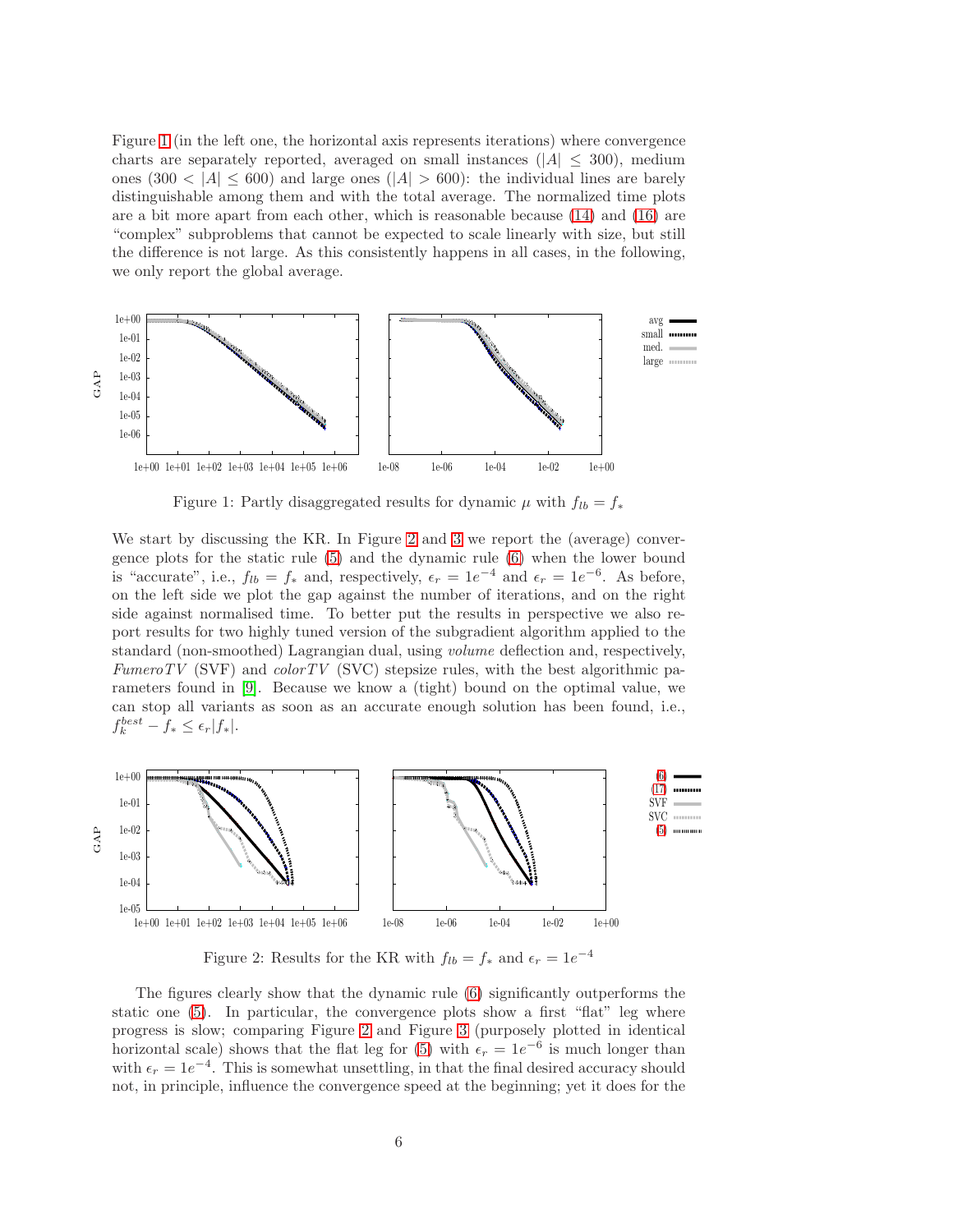

<span id="page-8-0"></span>Figure 3: Results for the KR with  $f_{lb} = f_*$  and  $\epsilon_r = 1e^{-6}$ 

static rule. The dynamic one attains, after a shorter flat leg, a remarkably linear convergence rate which is (correctly) not influenced by the value of  $\epsilon_r$ . The FG with dynamic rule is roughly competitive with the subgradient variants (which also exploit knowledge of  $f_*$  for computing the stepsize) for  $\epsilon_r = 1e^{-4}$ , despite having to solve a more complex Lagrangian problem. The convergence profile of subgradient methods is considerably more erratic than that of the FG. Furthermore, they are basically incapable of attaining accuracy greater than  $\epsilon_r = 1e^{-4}$  (and not even that for SVF), whereas the FG has no issues to get to  $\epsilon_r = 1e^{-6}$ , and likely beyond.

However, the picture is different when  $f_{lb} \ll f_*$ , as Figure [4](#page-8-2) and [5](#page-9-0) show. There we use the significantly worse estimate for  $f_{lb} = f_* - 0.1|f_*|$  (denoted as "10% $f_*$ " for short). The result is that the dynamic rule "flattens out" far from the required accuracy, basically ceasing to converge. This is due to the fact that in [\(6\)](#page-5-0)  $\mu_k$  only becomes small if  $f_k^{best}$  approaches  $f_{lb}$ , which cannot happen because  $f_{lb} \ll f_*$ . Hence,  $\mu$  is never set to the value required for attaining an accurate solution, and the FG basically stalls. Note that in the figures we plot two different versions of the static rule [\(5\)](#page-4-2): [\(5'](#page-4-2)) uses  $f_{ref} = f_{lb}$ , while [\(5"](#page-4-2)) uses  $f_{ref} = f_{k}^{best}$ . The first option turns out to be preferable, but both versions show the "flat leg" that grows longer as the required accuracy increases.



<span id="page-8-2"></span>Figure 4: Results for the KR with  $f_{lb} = 10\% f_*$  and  $\epsilon_r = 1e^{-4}$ 

A possible approach to remedy this drawback of the dynamic rule is to observe that, when  $f_{lb}-f_*$ , the convergence rate becomes very nearly linear on a doubly-logarithmic scale from a certain iteration  $\hat{i}$  onwards. In other words, experimentally

$$
\left[\log\left(\left(f(\lambda_i)-f_*\right)/f_*\right)-\log\left(\left(f(\lambda_i)-f_*\right)/f_*\right)\right]/\left[\log(i)-\log(i)\right]=- \alpha
$$

holds with quite good accuracy for all  $i$  larger than a properly chosen  $\hat{i}$ . This immediately suggests the empiric formula

<span id="page-8-1"></span>
$$
\mu_k = \min\{ (f_i - f_{lb})(\hat{i}/k)^{\alpha}, (f_k^{best} - f_{lb}) \}/(2R_2)
$$
 (17)

for dynamically adjusting  $\mu$  when  $f_{lb}$  might not be an accurate estimate of  $f_*$ . The parameters  $\alpha = 1.2$  and  $\hat{i} = 10$  are easily derived from the (average) convergence plot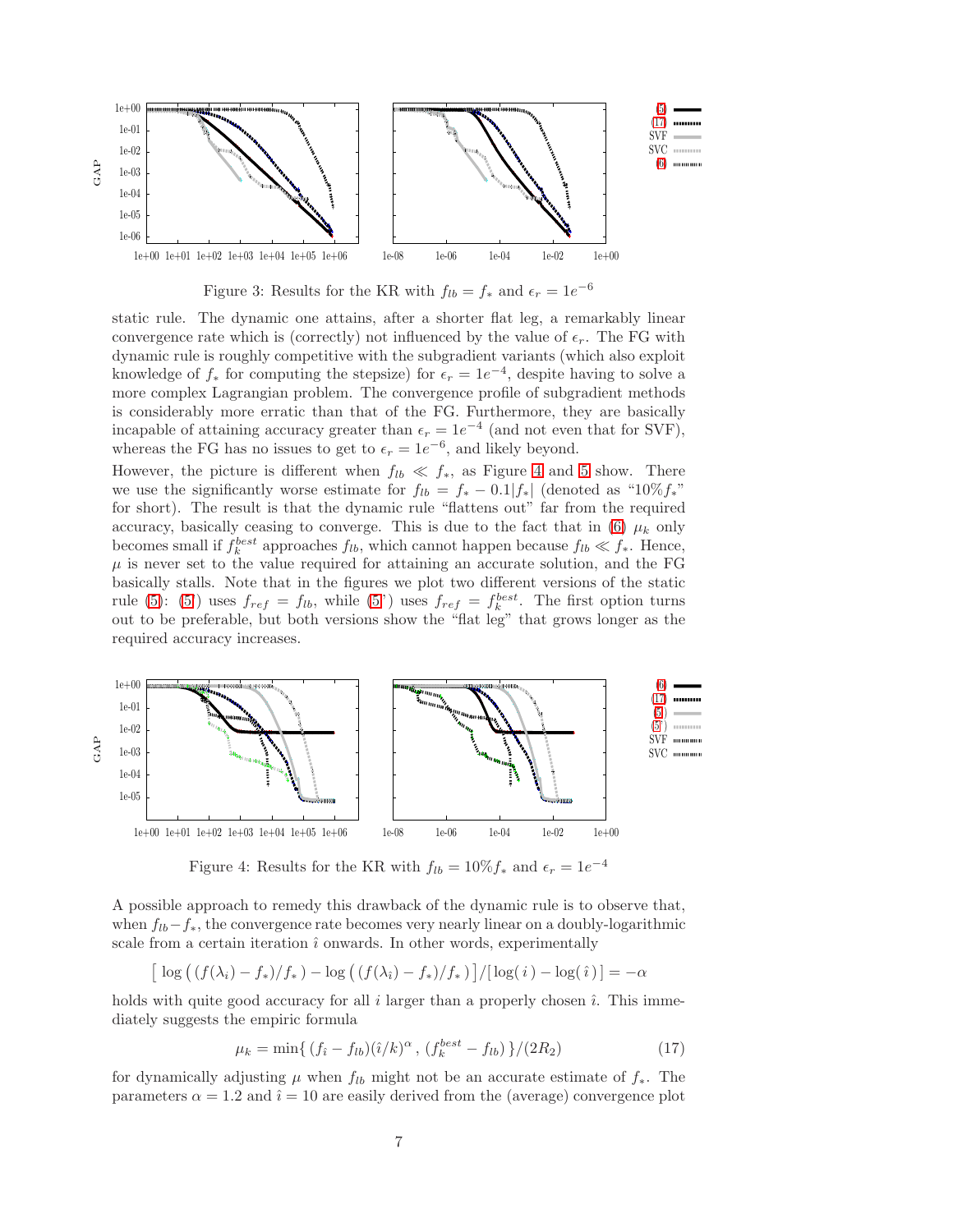

<span id="page-9-1"></span><span id="page-9-0"></span>Figure 6: Results for the FR with  $f_{lb} = f_*$  and  $\epsilon_r = 1e^{-4}$ 

for  $f_{lb} = f^*$ , and used uniformly for all instances (being the convergence plots almost identical). Figures [2](#page-7-1) and [3](#page-8-0) show that the new dynamic strategy [\(17\)](#page-8-1), albeit not as efficient as [\(6\)](#page-5-0) with the accurate estimate of  $f_*$ , is still consistently superior to the static strategy [\(5\)](#page-4-2). Furthermore, it is resilient to rather inaccurate estimates of  $f_*$ ; indeed, it is by far the preferable option in Figures [4](#page-8-2) and [5.](#page-9-0)

The results for the FR are analogous, with a few differences. First of all, the quadratic MCF solvers had numerical issues with small values of  $\mu$ , preventing us to reliably obtain runs for  $\epsilon_r = 1e^{-6}$ , which is why we only report results for  $\epsilon_r = 1e^{-4}$ . Second, according to [\[9\]](#page-11-1), the best subgradient variant for this problem rather uses a Polyak stepsize rule (SVP). Finally, using the actual value of  $||B||$  corresponding to  $(14)$ – $(15)$  actually led to a surprisingly slow convergence. We (basically, by chance) discovered that using  $||B|| = 1$  instead recovered a much faster convergence. While this suggests that the FG may benefit from some tuning, exploring this issue is out of the scope of the present paper. Therefore, in Figures [6](#page-9-1) and [7,](#page-10-5) we mainly report the results of the three rules when using  $||B|| = 1$ , denoted by  $(\overline{5})$ ,  $(\overline{6})$  and  $(\overline{17})$ , while only plotting in Figure [6,](#page-9-1) the results of the original rule [\(6\)](#page-5-0) to show how much worse the performances are (those of the other rules are similarly degraded).

All in all, the results closely mirror those of the KR. The subgradient method is considerably faster than FG, more so than in the KR, which is not surprising because quadratic MCFs now have to be solved; however, it struggles to reach  $\epsilon_r = 1e^{-4}$ accuracy. The dynamic rule [\(6\)](#page-5-0) is preferable when  $f_{lb} = f_*$ , but it stalls far from the required accuracy when the lower bound is not accurate, in which case the dynamic rule [\(6\)](#page-5-0) is preferable. In general, the static rule [\(5\)](#page-4-2), in both variants, is less effective than the dynamic ones. The exception is at the end of the convergence plot in Figure [7;](#page-10-5) however, this corresponds to the case where the desired accuracy has already been attained, but the FG is not capable of stopping (quickly) because the lower bound is not accurate enough. Only in that final phase the static strategy outperforms the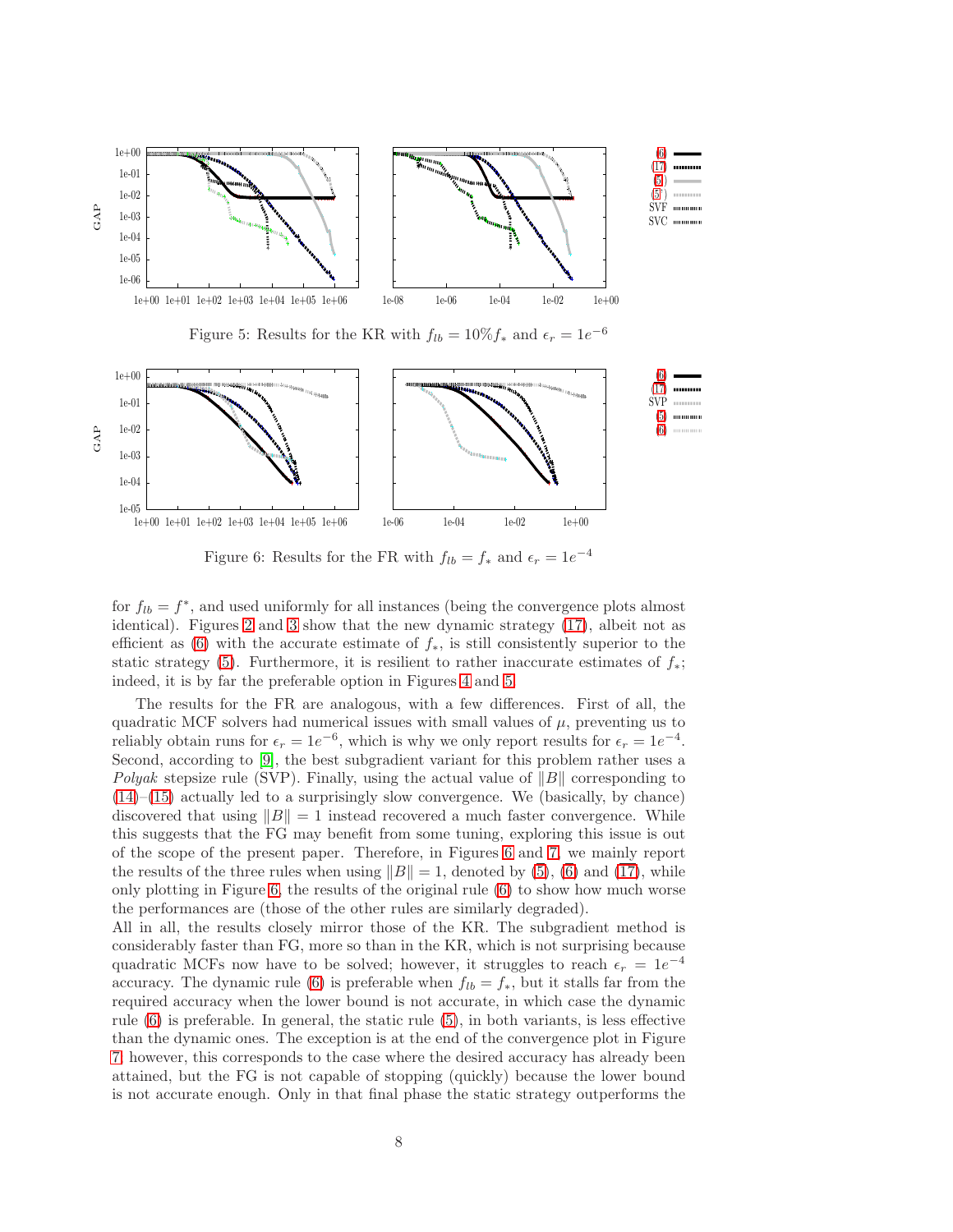

<span id="page-10-5"></span>Figure 7: Results for the FR with  $f_{lb} = 10\% f_*$  and  $\epsilon_r = 1e^{-4}$ 

dynamic one.

### 5 Conclusion

We have devised a simple rule for dynamically adjusting the crucial smoothness parameter  $\mu$  in the fast gradient approach. The rule exploits information about the optimal value of the problem to significantly improve the convergence properties of the method, at least in practice on our test instances. The rule is very effective when the estimate is tight, but it can also be adapted to work when the estimate is loose. This requires tuning two parameters, which in our experience seems to be easy. The proposed modification is therefore interesting for all the applications where bounds on the optimal value are readily available, as it happens, e.g., in integer optimization. Besides possibly proving useful for various applications that can benefit from FG approaches, we hope that our result stimulates research into finding ways for exploiting information about the optimal function value in the related, although different, primal-dual subgradient methods (PDSM) [\[12\]](#page-11-6) that do not require modifying the function computation to work. The inability to exploit this information has been identified as a potential weakness in PDSM [\[9\]](#page-11-1), which limits the applicability of this otherwise interesting—both for its performances and for being almost parameterfree—class of subgradient algorithms. Our results on FG seem to indicate that this line of research could bear interesting fruits.

# <span id="page-10-0"></span>References

- [1] M. Ahookhosh. Optimal subgradient algorithms with application to large-scale linear inverse problems. Technical report, Optimization Online, 2014.
- <span id="page-10-1"></span>[2] A. Beck and M. Teboulle. Smoothing and first order methods: a unified framework. SIAM Journal on Optimization, 22(2):557–580, 2012.
- <span id="page-10-2"></span>[3] R.I. Bot and C. Hendrich. A variable smoothing algorithm for solving convex optimization problems. TOP, 2014.
- <span id="page-10-3"></span>[4] A. Chambolle and T. Pock. A first-order primal-dual algorithm for convex problems with applications to imaging. Journal of Mathematical Imaging and Vision, 40(1):120–145, 2011.
- <span id="page-10-4"></span>[5] M. Chouman, T.G. Crainic, and B. Gendron. Commodity Representations and Cut-Set-Based Inequalities for Multicommodity Capacitated Fixed-Charge Network Design. Transportation Science, 2016. [Online; posted 27-July-2016].